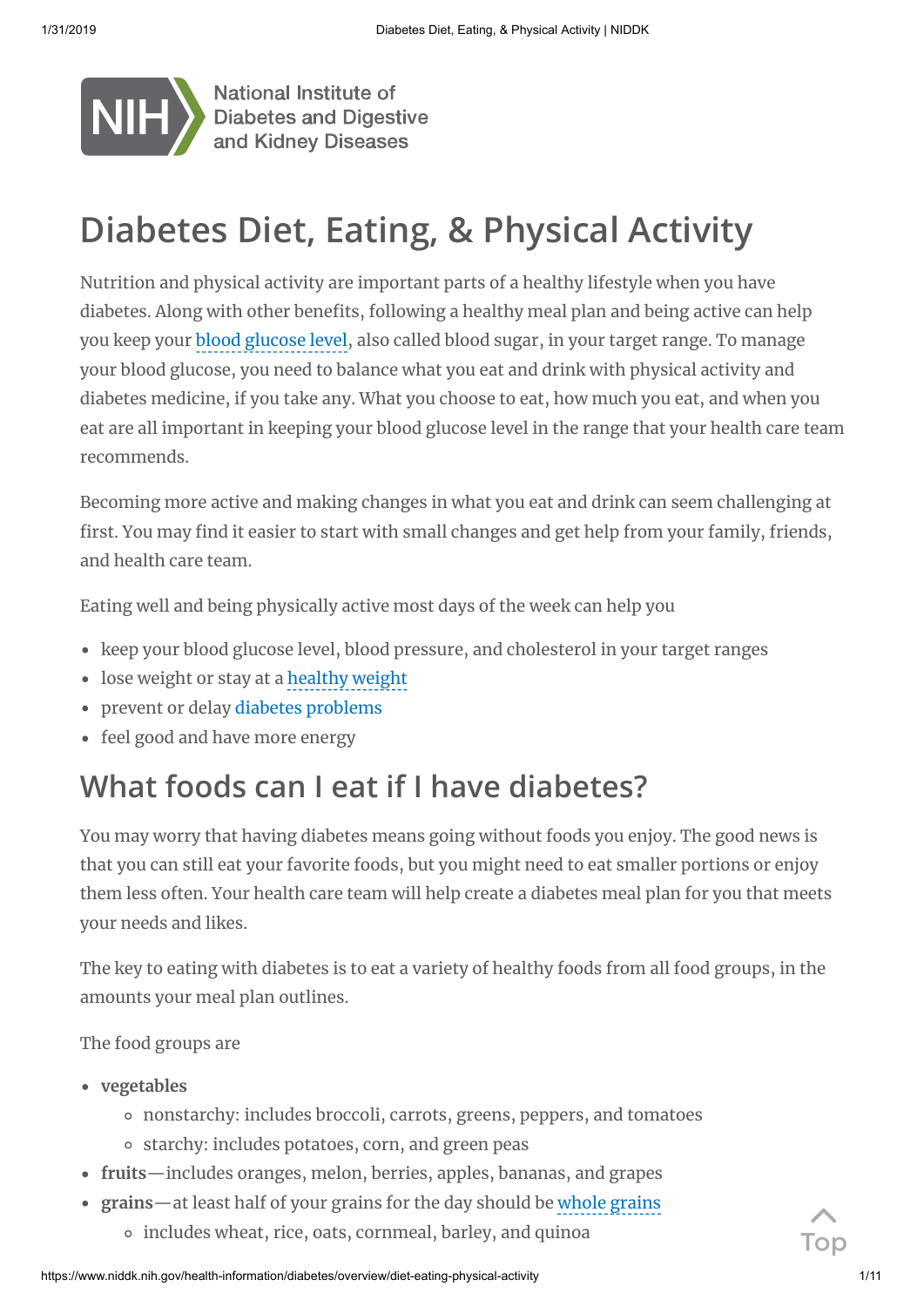- examples: bread, pasta, cereal, and tortillas
- **protein**
	- lean meat
	- o chicken or turkey without the skin
	- <sup>o</sup> fish
	- eggs
	- nuts and peanuts
	- o dried beans and certain peas, such as chickpeas and split peas
	- meat substitutes, such as tofu
- **dairy—nonfat or low fat**
	- milk or lactose-free milk if you have lactose [intolerance](https://www.niddk.nih.gov/health-information/digestive-diseases/lactose-intolerance)
	- yogurt
	- cheese

Learn more about the food groups at the U.S. Department of Agriculture's (USDA) [ChooseMyPlate.gov](http://choosemyplate.gov/) で.

Eat foods with heart-healthy fats, which mainly come from these foods:

- oils that are liquid at room temperature, such as canola and olive oil
- nuts and seeds
- heart-healthy fish such as salmon, tuna, and mackerel
- avocado

Use oils when cooking food instead of butter, cream, shortening, lard, or stick margarine.



Choose healthy fats, such as from nuts, seeds, and olive oil.

## **What foods and drinks should I limit if I have diabetes?**

Foods and drinks to limit include

• fried foods and other foods high in [saturated fat](https://www.niddk.nih.gov/Dictionary/S/saturated-fat) and [trans](https://www.niddk.nih.gov/Dictionary/T/trans-fat) fat

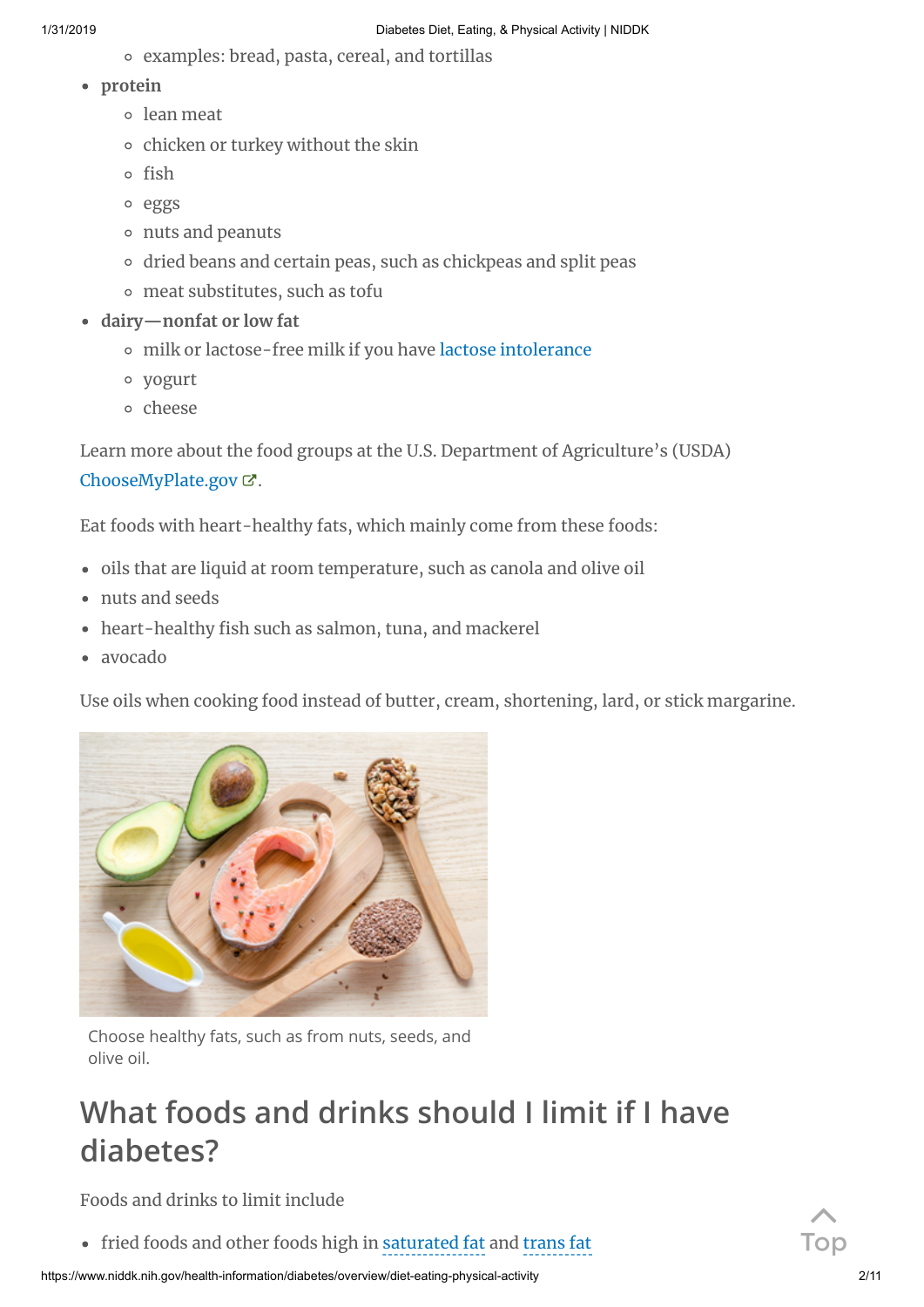- foods high in salt, also called [sodium](https://www.niddk.nih.gov/Dictionary/S/sodium)
- sweets, such as baked goods, candy, and ice cream
- beverages with [added sugars,](https://www.niddk.nih.gov/Dictionary/A/added-sugars) such as juice, regular soda, and regular sports or energy drinks

Drink water instead of sweetened beverages. Consider using a sugar substitute in your coffee or tea.

If you drink alcohol, drink moderately—no more than one drink a day if you're a woman or two drinks a day if you're a man. If you use insulin or diabetes medicines that increase the amount of insulin your body makes, alcohol can make your blood glucose level drop too low. This is especially true if you haven't eaten in a while. It's best to eat some food when you drink alcohol.

### **When should I eat if I have diabetes?**

Some people with diabetes need to eat at about the same time each day. Others can be more flexible with the timing of their meals. Depending on your diabetes medicines or type of insulin, you may need to eat the same amount of carbohydrates at the same time each day. If you take "mealtime" insulin, your eating schedule can be more flexible.

If you use certain diabetes medicines or insulin and you skip or delay a meal, your blood glucose level can drop too low. Ask your health care team when you should eat and whether you should eat before and after physical activity.

### **How much can I eat if I have diabetes?**

Eating the right amount of food will also help you manage your blood glucose level and your weight. Your health care team can help you figure out how much food and how many calories you should eat each day.

### **Weight-loss planning**

If you are [overweight](https://www.niddk.nih.gov/Dictionary/O/overweight) or have [obesity](https://www.niddk.nih.gov/Dictionary/O/obesity), work with your health care team to create a weight-loss plan.

The Body Weight [Planner](https://www.niddk.nih.gov/health-information/weight-management/body-weight-planner) can help you tailor your calorie and physical activity plans to reach and maintain your goal weight.

To lose weight, you need to eat fewer calories and replace less healthy foods with foods lower in calories, fat, and sugar.

If you have diabetes, are overweight or obese, and are planning to have a baby, you should try to lose any excess weight before you become pregnant. Learn more about planning for [pregnancy](https://www.niddk.nih.gov/health-information/diabetes/diabetes-pregnancy) if you have diabetes.

# **Meal plan methods**

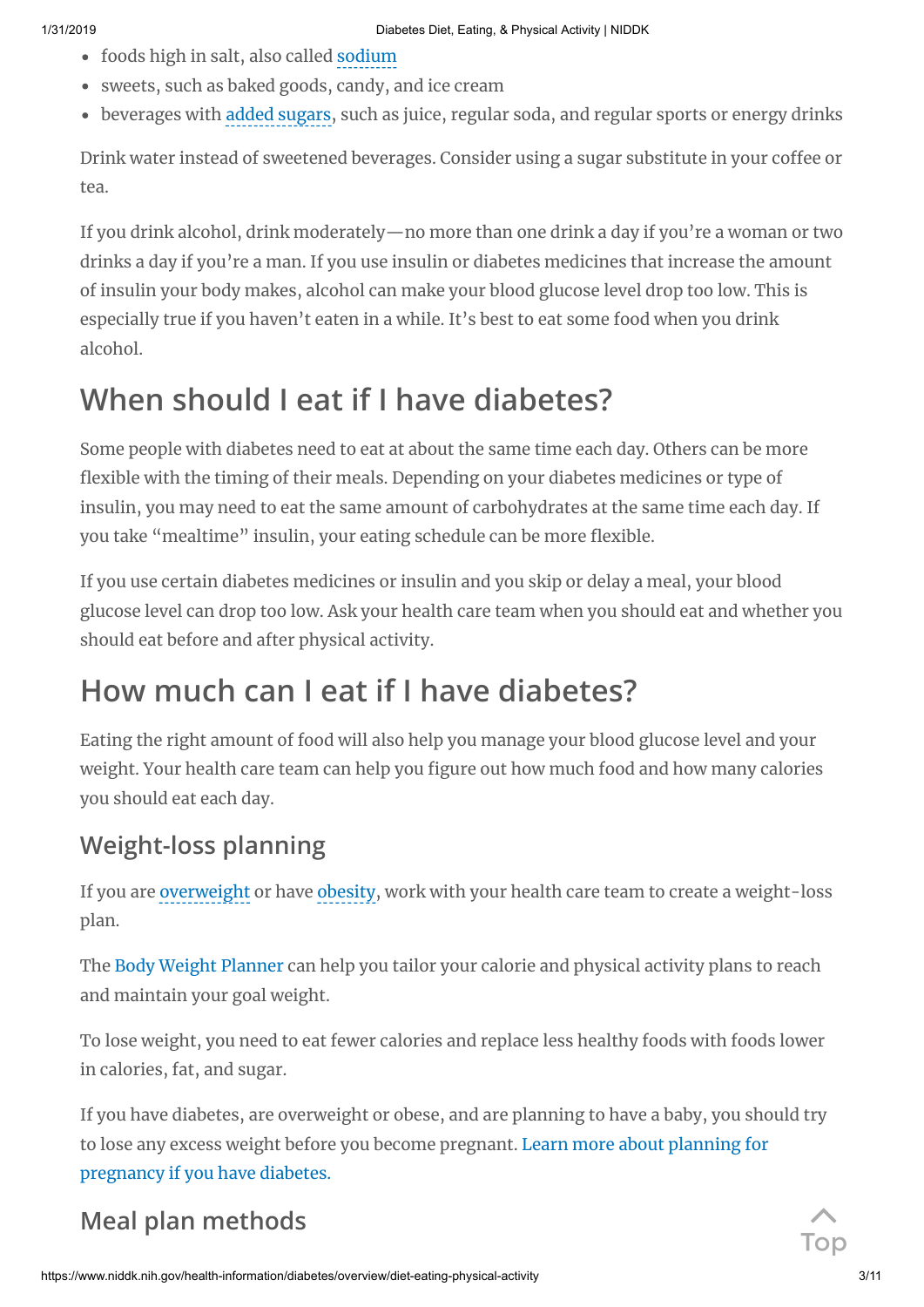Two common ways to help you plan how much to eat if you have diabetes are the plate method and carbohydrate counting, also called carb counting. Check with your health care team about the method that's best for you.

#### **Plate method**

The plate method helps you control your [portion](https://www.niddk.nih.gov/Dictionary/P/portion-size) sizes. You don't need to count calories. The plate method shows the amount of each food group you should eat. This method works best for lunch and dinner.

Use a 9-inch plate. Put nonstarchy vegetables on half of the plate; a meat or other protein on one-fourth of the plate; and a grain or other starch on the last one-fourth. Starches include starchy vegetables such as corn and peas. You also may eat a small bowl of fruit or a piece of fruit, and drink a small glass of milk as included in your meal plan.



The plate method shows the amount of each food group you should eat.

You can find many different combinations of food and more details about using the plate method from the American Diabetes Association's [Create](http://www.diabetes.org/food-and-fitness/food/planning-meals/create-your-plate) Your Plate  $\varPhi.$ 

Your daily eating plan also may include small snacks between meals.

#### **Portion sizes**

- You can use everyday objects or your hand to judge the size of a portion.
- 1 serving of meat or poultry is the palm of your hand or a deck of cards
- $\cdot$  13-ounce serving of fish is a checkbook
- 1 serving of cheese is six dice
- 1/2 cup of cooked rice or pasta is a rounded handful or a tennis ball
- 1 serving of a pancake or waffle is a DVD

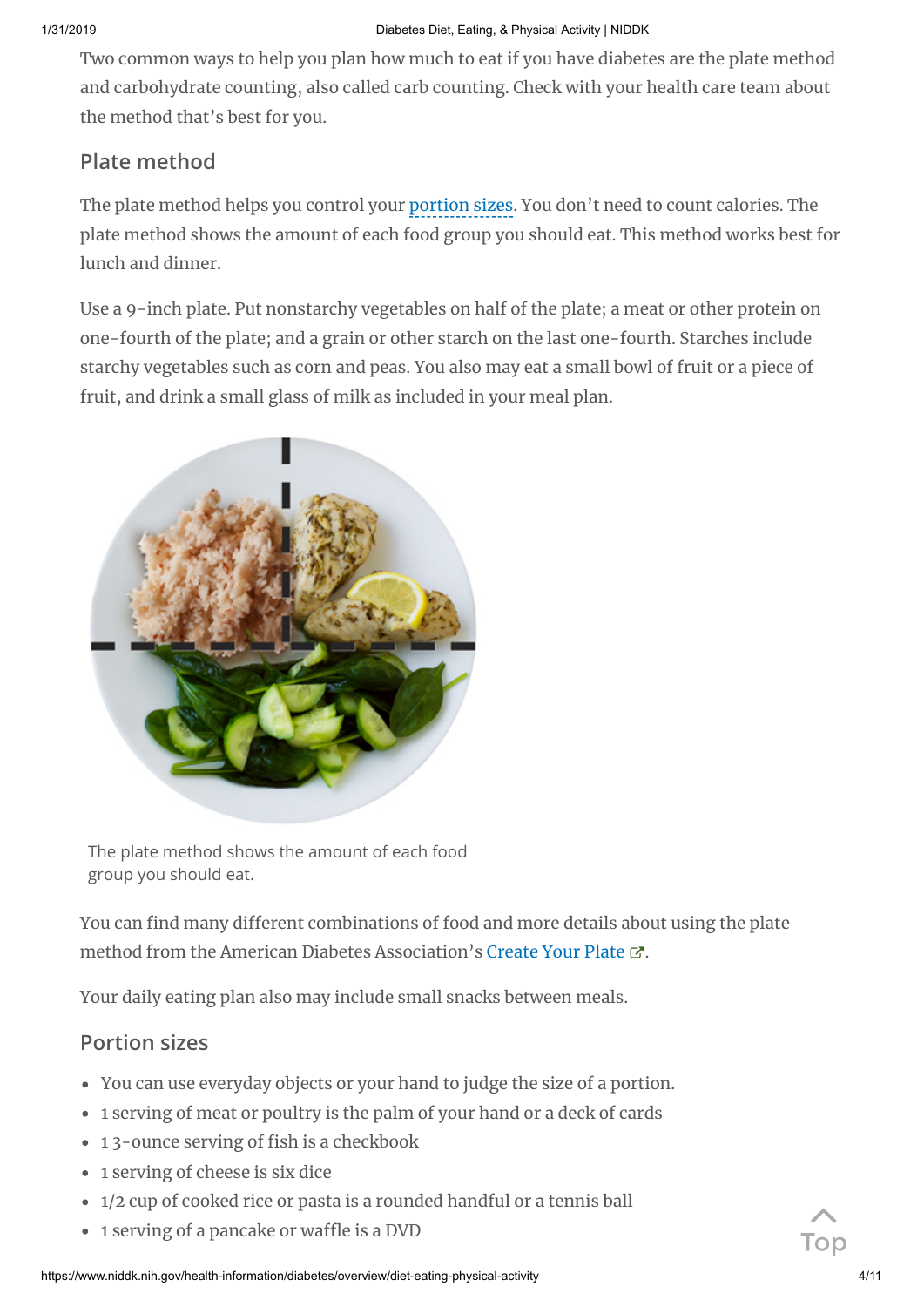2 tablespoons of peanut butter is a ping-pong ball

#### **Carbohydrate counting**

[Carbohydrate](https://www.niddk.nih.gov/health-information/diabetes/overview/diet-eating-physical-activity/carbohydrate-counting) counting involves keeping track of the amount of carbohydrates you eat and drink each day. Because carbohydrates turn into glucose in your body, they affect your blood glucose level more than other foods do. Carb counting can help you manage your blood glucose level. If you take [insulin,](https://www.niddk.nih.gov/Dictionary/I/insulin) counting carbohydrates can help you know how much insulin to take.

The right amount of carbohydrates varies by how you manage your diabetes, including how physically active you are and what medicines you take, if any. Your health care team can help you create a personal eating plan based on carbohydrate counting.

The amount of carbohydrates in foods is measured in grams. To count carbohydrate grams in what you eat, you'll need to

- learn which foods have carbohydrates
- read the Nutrition Facts [food label](https://www.niddk.nih.gov/health-information/weight-management/just-enough-food-portions#d), or learn to estimate the number of grams of carbohydrate in the foods you eat
- add the grams of carbohydrate from each food you eat to get your total for each meal and for the day

Most carbohydrates come from starches, fruits, milk, and sweets. Try to limit carbohydrates with added sugars or those with refined grains, such as white bread and white rice. Instead, eat carbohydrates from fruit, vegetables, whole grains, beans, and low-fat or nonfat milk.



Choose healthy carbohydrates, such as fruit, vegetables, whole grains, beans, and low-fat milk, as part of your diabetes meal plan.

In addition to using the plate method and carb counting, you may want to visit a [registered](https://www.niddk.nih.gov/Dictionary/R/Registered-Dietitian) dietitian (RD) for medical nutrition therapy. Top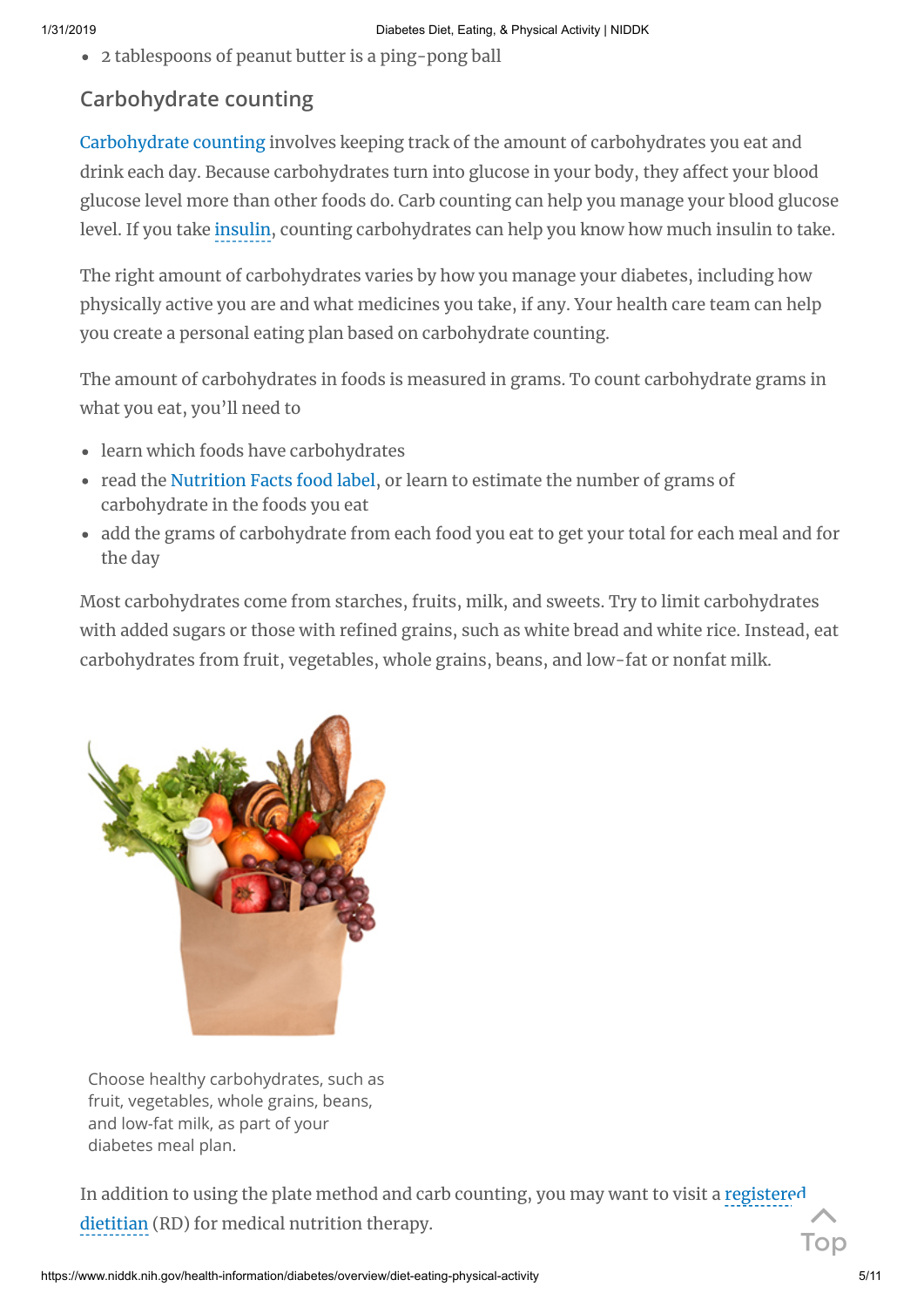## **What is medical nutrition therapy?**

Medical nutrition therapy is a service provided by an RD to create personal eating plans based on your needs and likes. For people with diabetes, medical nutrition therapy has been shown to improve diabetes [management.](https://www.medicare.gov/coverage/nutrition-therapy-services.html) Medicare pays for medical nutrition therapy for people with diabetes.  $\mathbb C^{\bullet}$  If you have insurance other than Medicare, ask if it covers medical nutrition therapy for diabetes.

## **Will supplements and vitamins help my diabetes?**

No clear proof exists that taking dietary [supplements](https://nccih.nih.gov/health/diabetes/supplements)  $\mathsf{NHE}$  such as vitamins, minerals, herbs, or spices can help manage diabetes.<sup>1</sup> You may need supplements if you cannot get enough vitamins and minerals from foods. Talk with your health care provider before you take any dietary supplement since some can cause side effects or affect how your medicines work.<sup>2</sup>

## **Why should I be physically active if I have diabetes?**

Physical activity is an important part of managing your blood glucose level and staying healthy. Being active has many health benefits.

Physical activity

- lowers blood glucose levels
- lowers [blood pressure](https://www.niddk.nih.gov/Dictionary/B/blood-pressure)
- $\bullet$  improves blood flow
- burns extra calories so you can keep your weight down if needed
- improves your mood
- can prevent falls and improve memory in older adults
- may help you sleep better

If you are overweight, combining physical activity with a reduced-calorie eating plan can lead to even more benefits. In the Look AHEAD: Action for Health in [Diabetes](https://www.niddk.nih.gov/news/for-reporters/look-ahead) study,<sup>1</sup> overweight adults with type 2 [diabetes](https://www.niddk.nih.gov/health-information/diabetes/overview/what-is-diabetes/type-2-diabetes) who ate less and moved more had greater long-term health benefits compared to those who didn't make these changes. These benefits included improved cholesterol levels, less sleep [apnea](https://www.niddk.nih.gov/Dictionary/S/sleep-apnea), and being able to move around more easily.

Even small amounts of physical activity can help. Experts suggest that you aim for at least 30 minutes of moderate or vigorous physical activity 5 days of the week. <sup>3</sup> Moderate activity feels somewhat hard, and vigorous activity is intense and feels hard. If you want to lose weight or maintain weight loss, you may need to do 60 minutes or more of physical activity 5 days of the week. 3

Be patient. It may take a few weeks of physical activity before you see changes in your health

Top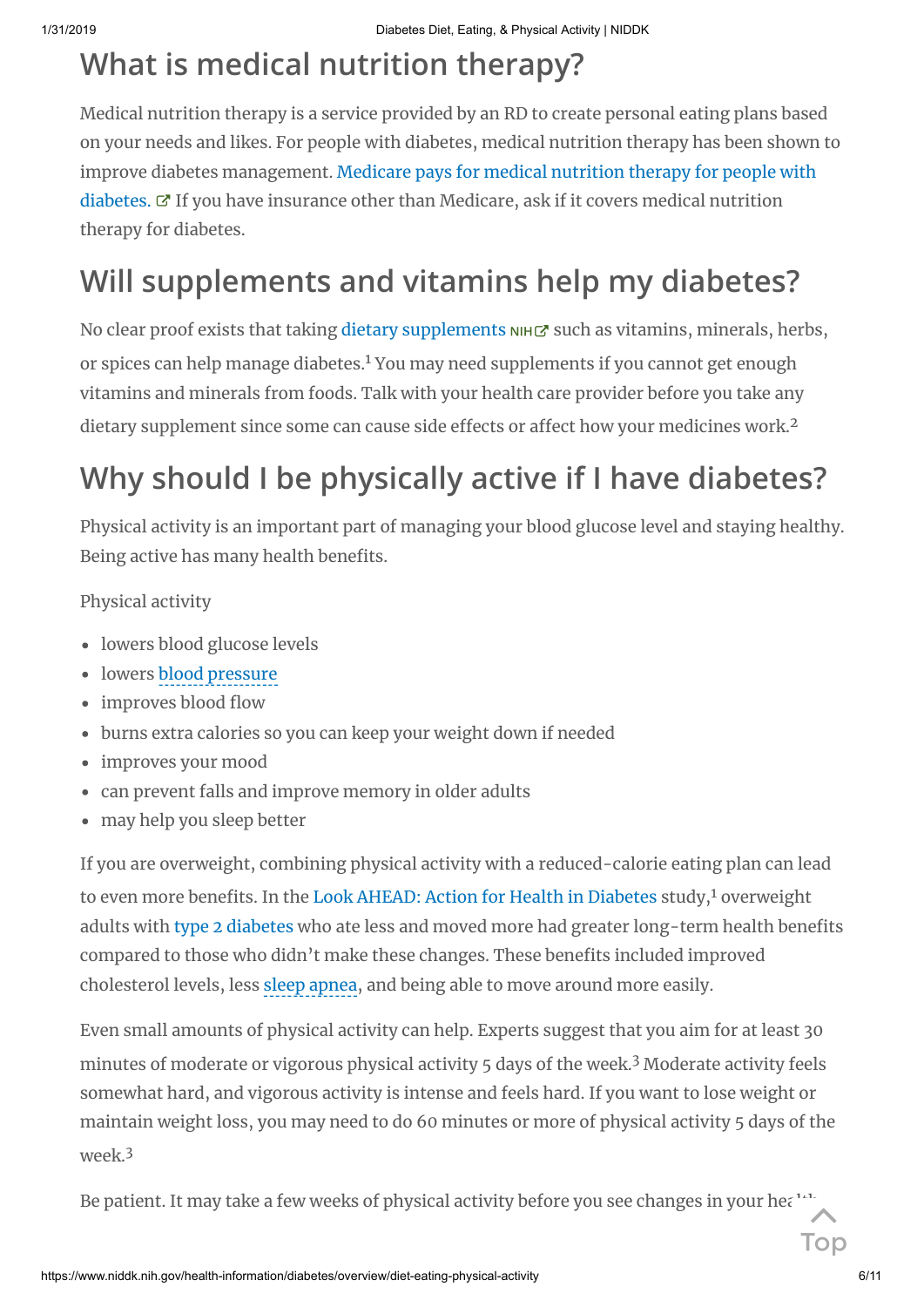## **How can I be physically active safely if I have diabetes?**

Be sure to drink water before, during, and after exercise to stay well hydrated. The following are some other tips for safe physical activity when you have diabetes.



Drink water when you exercise to stay well hydrated.

### **Plan ahead**

Talk with your health care team before you start a new physical activity routine, especially if you have other health problems. Your health care team will tell you a target range for your blood glucose level and suggest how you can be active safely.

Your health care team also can help you decide the best time of day for you to do physical activity based on your daily schedule, meal plan, and diabetes medicines. If you take insulin, you need to balance the activity that you do with your insulin doses and meals so you don't get low blood glucose.

### **Prevent low blood glucose**

Because physical activity lowers your blood glucose, you should protect yourself against low blood glucose levels, also called [hypoglycemia.](https://www.niddk.nih.gov/health-information/diabetes/overview/preventing-problems/low-blood-glucose-hypoglycemia) You are most likely to have hypoglycemia if you take insulin or certain other diabetes medicines, such as a [sulfonylurea.](https://www.niddk.nih.gov/Dictionary/S/sulfonylurea) Hypoglycemia also can occur after a long intense workout or if you have skipped a meal before being active. Hypoglycemia can happen during or up to 24 hours after physical activity.

Planning is key to preventing hypoglycemia. For instance, if you take insulin, your health care provider might suggest you take less insulin or eat a small snack with carbohydrates before, during, or after physical activity, especially intense activity.<sup>4</sup>

You may need to check your blood glucose level before, during, and right after you are physically active.

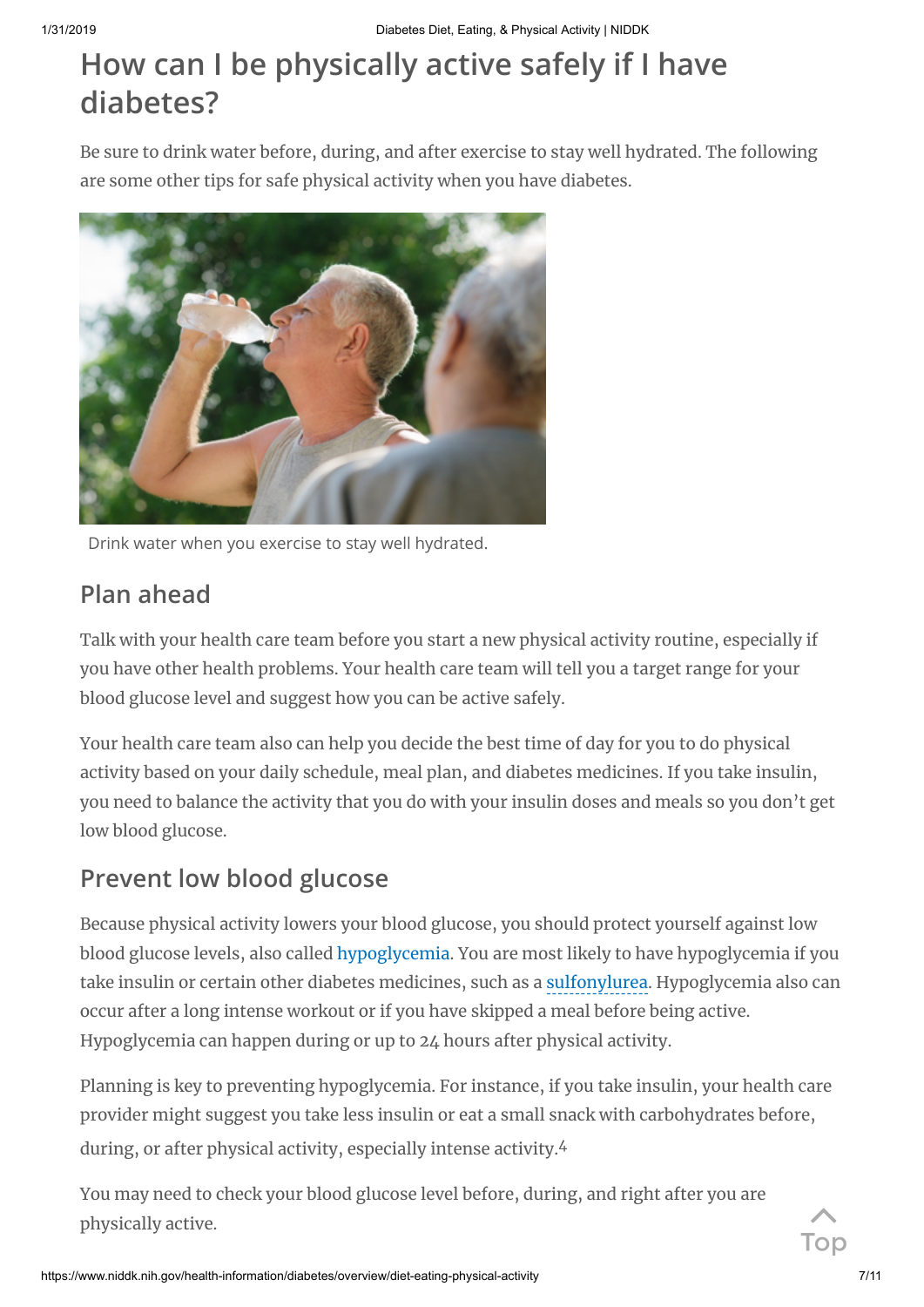### **Stay safe when blood glucose is high**

If you have type 1 [diabetes](https://www.niddk.nih.gov/health-information/diabetes/overview/what-is-diabetes/type-1-diabetes), avoid vigorous physical activity when you have ketones in your blood or urine. Ketones are chemicals your body might make when your blood glucose level is too high, a condition called hyperglycemia, and your insulin level is too low. If you are physically active when you have ketones in your blood or urine, your blood glucose level may go even higher. Ask your health care team what level of ketones are dangerous for you and how to test for them. Ketones are uncommon in people with type 2 diabetes.

### **Take care of your feet**

People with diabetes may have problems with their feet because of poor blood flow and nerve damage that can result from high blood glucose levels. To help prevent foot problems, you should wear comfortable, supportive shoes and take care of [your](https://www.niddk.nih.gov/health-information/diabetes/overview/preventing-problems/foot-problems) feet before, during, and after physical activity.

### **What physical activities should I do if I have diabetes?**

Most kinds of physical activity can help you take care of your diabetes. Certain activities may be unsafe for some people, such as those with low vision or nerve damage to their feet. Ask your health care team what physical activities are safe for you. Many people choose walking with friends or family members for their activity.

Doing different types of physical activity each week will give you the most health benefits. Mixing it up also helps reduce boredom and lower your chance of getting hurt. Try these options for physical activity.

### **Add extra activity to your daily routine**

If you have been inactive or you are trying a new activity, start slowly, with 5 to 10 minutes a day. Then add a little more time each week. Increase daily activity by spending less time in front of a TV or other screen. Try these simple ways to add physical activities in your life each day:

- Walk around while you talk on the phone or during TV commercials.
- Do chores, such as work in the garden, rake leaves, clean the house, or wash the car.
- Park at the far end of the shopping center parking lot and walk to the store.
- Take the stairs instead of the elevator.
- Make your family outings active, such as a family bike ride or a walk in a park.

Top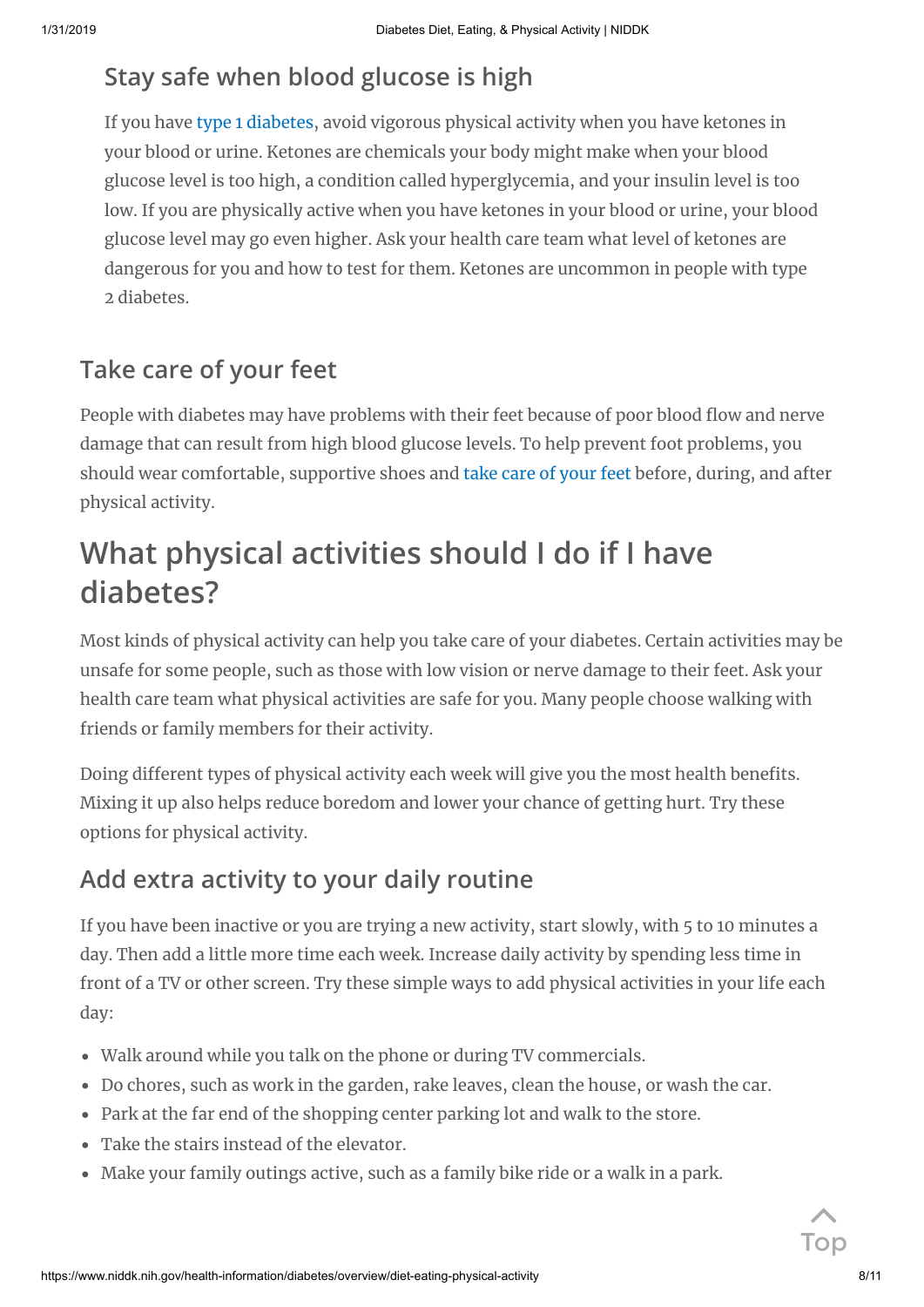#### 1/31/2019 Diabetes Diet, Eating, & Physical Activity | NIDDK

If you are sitting for a long time, such as working at a desk or watching TV, do some light activity for 3 minutes or more every half hour. <sup>5</sup> Light activities include

- leg lifts or extensions
- overhead arm stretches
- desk chair swivels
- torso twists
- side lunges
- walking in place

#### **Do aerobic exercise**

Aerobic exercise is activity that makes your heart beat faster and makes you breathe harder. You should aim for doing aerobic exercise for 30 minutes a day most days of the week. You do not have to do all the activity at one time. You can split up these minutes into a few times throughout the day.

To get the most out of your activity, exercise at a moderate to vigorous level. Try

- walking briskly or hiking
- climbing stairs
- swimming or a water-aerobics class
- dancing
- riding a bicycle or a stationary bicycle
- taking an exercise class
- playing basketball, tennis, or other sports

Talk with your health care team about how to warm up and cool down before and after you exercise.

#### **Do strength training to build muscle**

Strength training is a light or moderate physical activity that builds muscle and helps keep your bones healthy. Strength training is important for both men and women. When you have more muscle and less body fat, you'll burn more calories. Burning more calories can help you lose and keep off extra weight.

You can do strength training with hand weights, elastic bands, or weight machines. Try to do strength training two to three times a week. Start with a light weight. Slowly increase the size of your weights as your muscles become stronger.

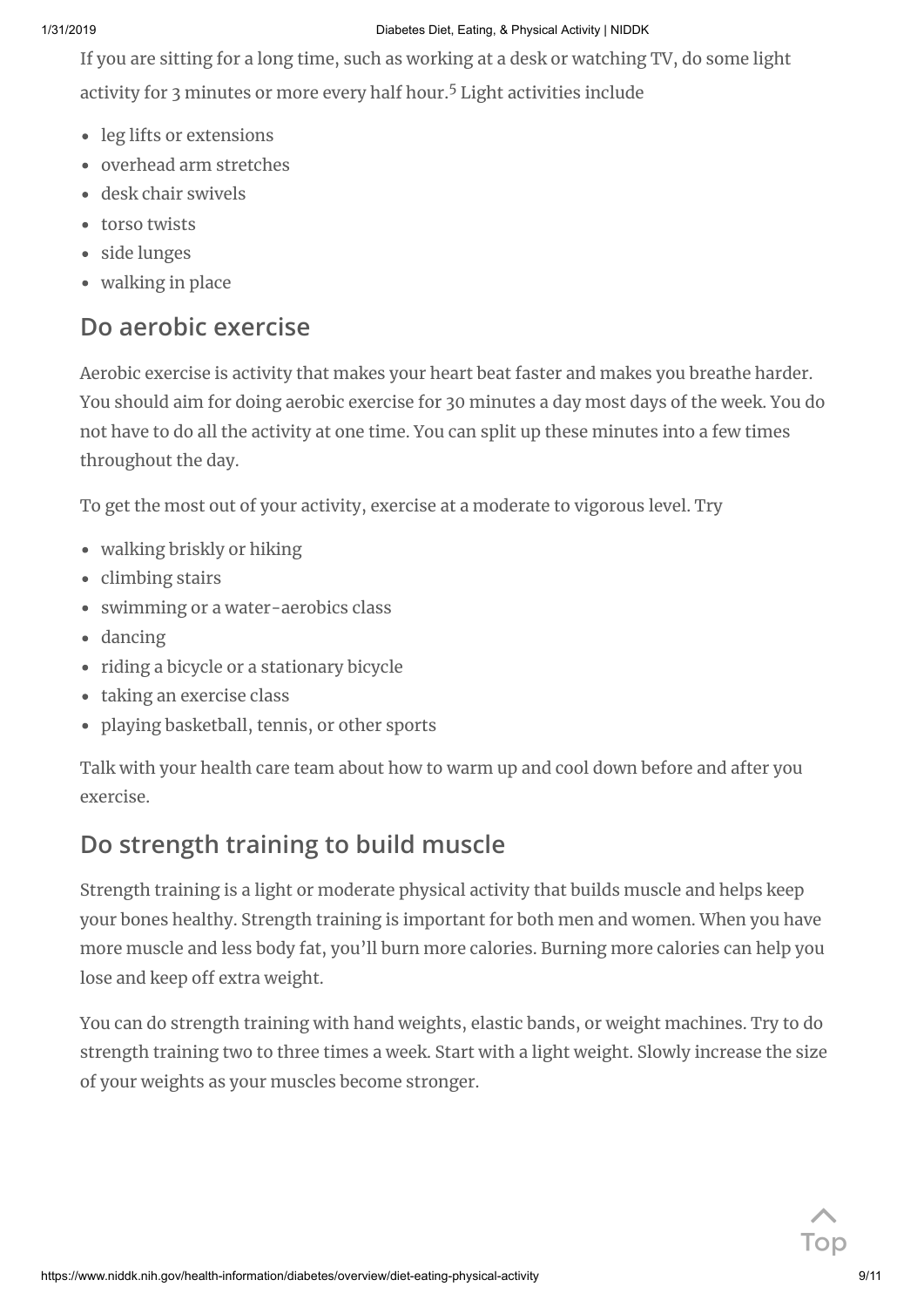

You can do strength training with hand weights, elastic bands, or weight machines.

#### **Do stretching exercises**

Stretching exercises are light or moderate physical activity. When you stretch, you increase your flexibility, lower your stress, and help prevent sore muscles.

You can choose from many types of stretching exercises. Yoga is a type of stretching that focuses on your breathing and helps you relax. Even if you have problems moving or balancing, certain types of yoga can help. For instance, chair yoga has stretches you can do when sitting in a chair or holding onto a chair while standing. Your health care team can suggest whether yoga is right for you.

### **References**

[1] American Diabetes Association. Foundations of care and comprehensive medical evaluation. Diabetes Care. 2016;39(suppl 1):S26 (Table 3.3).

[2] National Institutes of Health, Office of Dietary Supplements. Dietary supplements: what you need to know. [ods.od.nih.gov/HealthInformation/DS\\_WhatYouNeedToKnow.aspx](https://ods.od.nih.gov/HealthInformation/DS_WhatYouNeedToKnow.aspx) NIHC. Reviewed June 17, 2011. Accessed June 21, 2016.

[3] U.S. Department of Health and Human Services, Office of Disease Prevention and Health Promotion. Physical Activity Guidelines for Americans, 2nd edition. <https://health.gov/paguidelines/> G. Updated June 21, 2016. Accessed June 21, 2016.

[4] Yardley JE, Sigal RJ. Exercise strategies for hypoglycemia prevention in individuals with type 1 diabetes. Diabetes Spectrum. 2015;28(1):32–38.

[5] Colberg SR, Sigal RJ, Yardley JE, et al. Physical activity/exercise and diabetes: a position statement of the American Diabetes Association. Diabetes Care. 2016;39(11):2065–2079.

**November 2016**



**Additional Links**